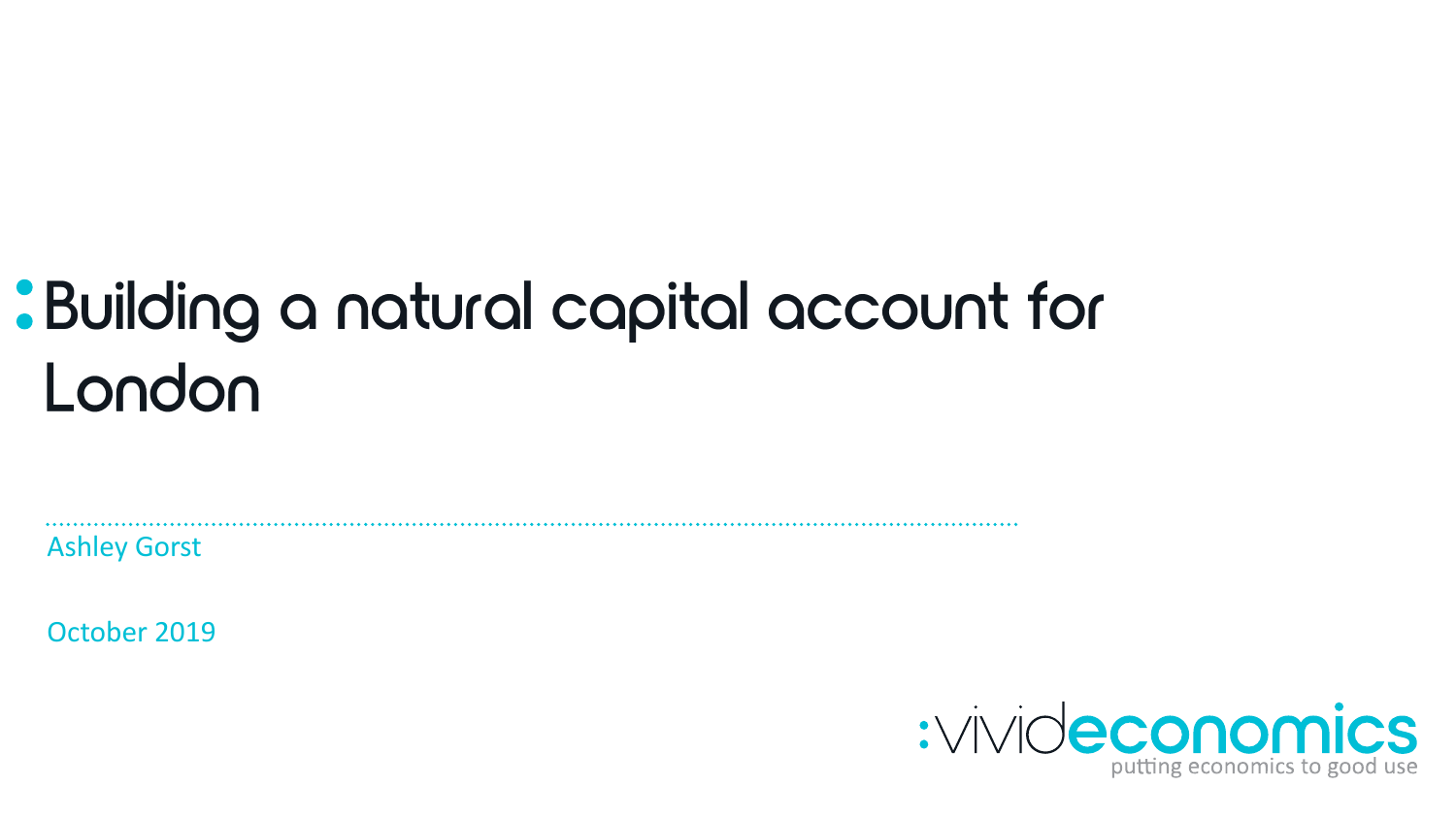### Building London's natural capital account

| <b>Account components</b>                 | Assessment                                                             | Information and tools required                                                                       |
|-------------------------------------------|------------------------------------------------------------------------|------------------------------------------------------------------------------------------------------|
| Extent and condition of natural<br>assets | How much of the asset is there?<br>What is the condition of the asset? | Location and spatial extent of<br>greenspaces, types of greenspaces,<br>tree cover, vegetation types |
|                                           |                                                                        |                                                                                                      |
| Services provided                         | What services does the asset<br>provide?                               | Census data on population<br>characteristics, health, greenspace<br>usage                            |
|                                           |                                                                        |                                                                                                      |
| Value of ecosystem services               | How much do people value those<br>services?                            | Healthcare costs, property values                                                                    |

 $\overline{2}$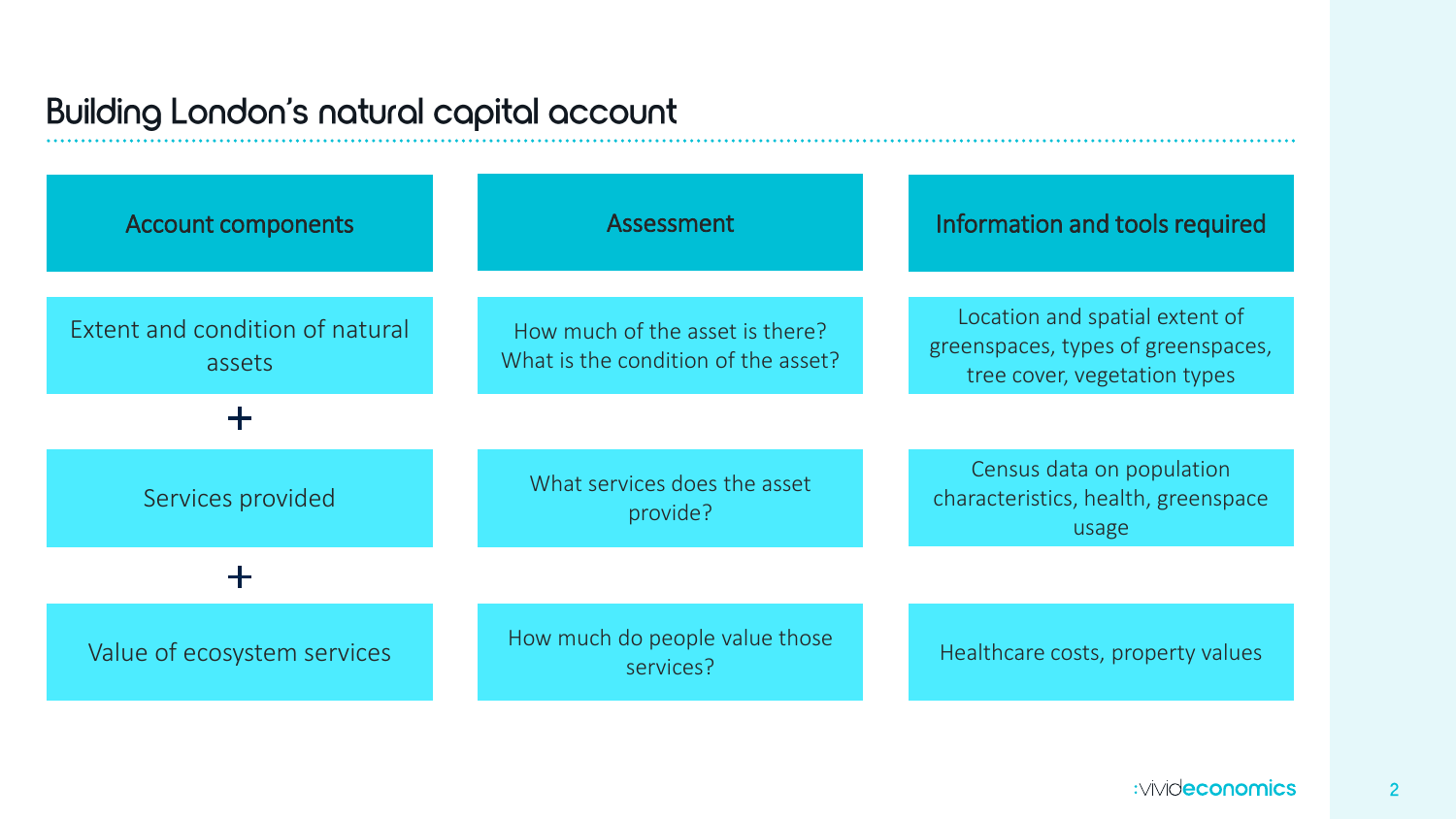# Step 1: Mapping London's natural assets using GIS data



| Type of green space                             | Area (ha) | Proportion |
|-------------------------------------------------|-----------|------------|
| Parks and gardens                               | 9,207     | 29%        |
| Natural and semi-natural<br>urban greenspace    | 8,467     | 27%        |
| Amenity                                         | 6,578     | 21%        |
| Outdoor sports facilities                       | 6,225     | 20%        |
| Allotments, community<br>gardens and city farms | 979       | 3%         |
| Play areas                                      | 71        | <1%        |
| Total                                           | 31,527    | 100%       |

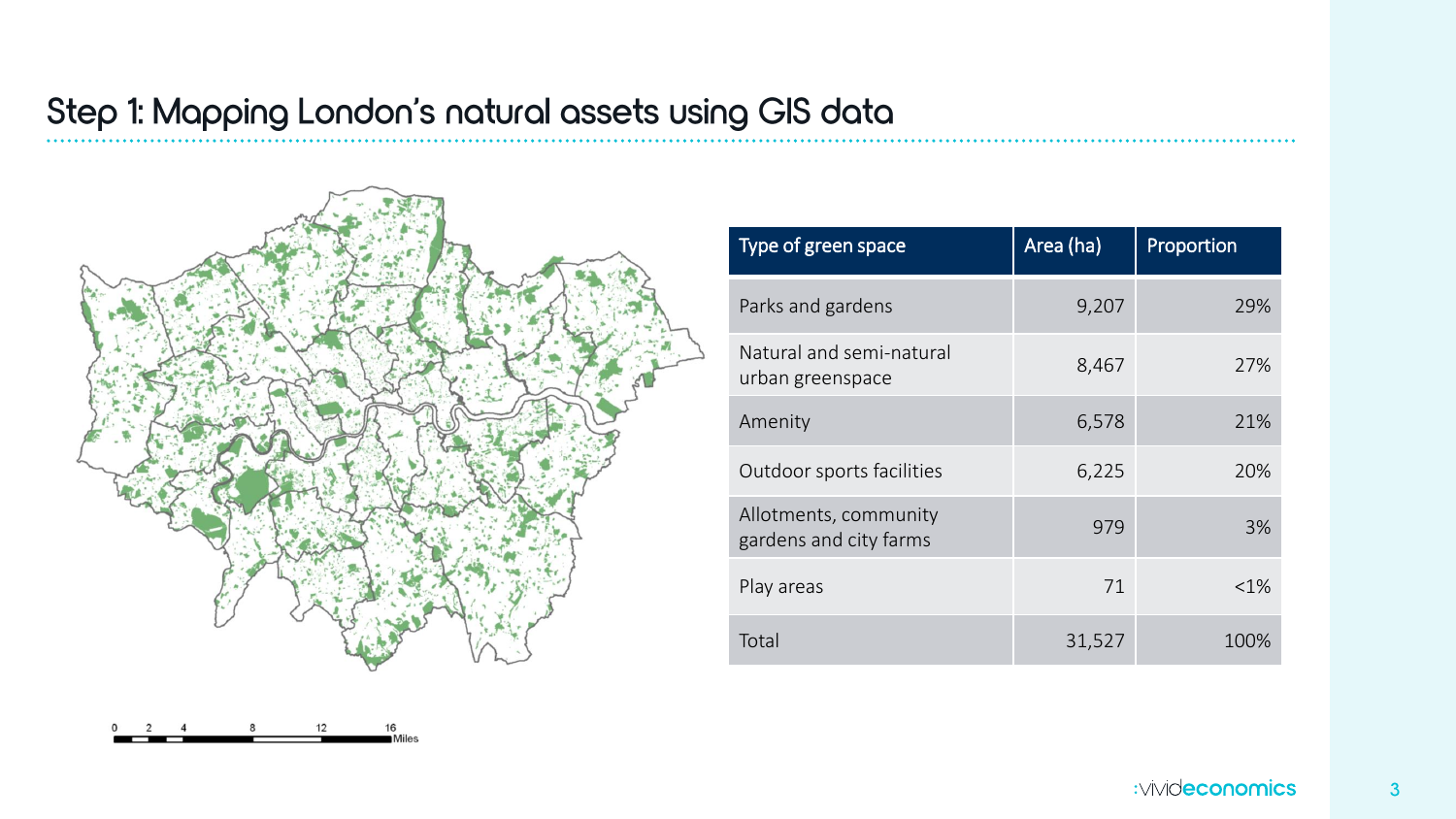## Step 2: Linking natural assets with services in the city

|                         |                         | Recreation | Physical activity | Tourism | Aesthetic, place<br>making | Spiritual,<br>educational | Air quality |
|-------------------------|-------------------------|------------|-------------------|---------|----------------------------|---------------------------|-------------|
| Small built<br>features | Green roof/wall         |            |                   |         |                            |                           |             |
|                         | Green corridor          |            |                   |         | $\bullet$                  |                           |             |
|                         | Street trees            |            |                   |         |                            |                           |             |
|                         | Small greenspace        |            |                   |         |                            |                           |             |
| Other green areas       | City farms              |            |                   |         |                            |                           |             |
|                         | Public squares, commons |            |                   |         | $\bullet$                  |                           |             |
|                         | Sports pitches          |            |                   |         |                            |                           |             |
|                         | Public/domestic gardens |            |                   |         |                            |                           |             |
| Parks                   | Local parks             |            |                   |         |                            |                           |             |
|                         | Regional/national parks |            |                   |         |                            |                           |             |
| Natural<br>features     | Wetlands, rivers        |            |                   |         |                            |                           |             |
|                         | Woodland                |            |                   |         |                            |                           |             |

 $\boldsymbol{\mathcal{A}}$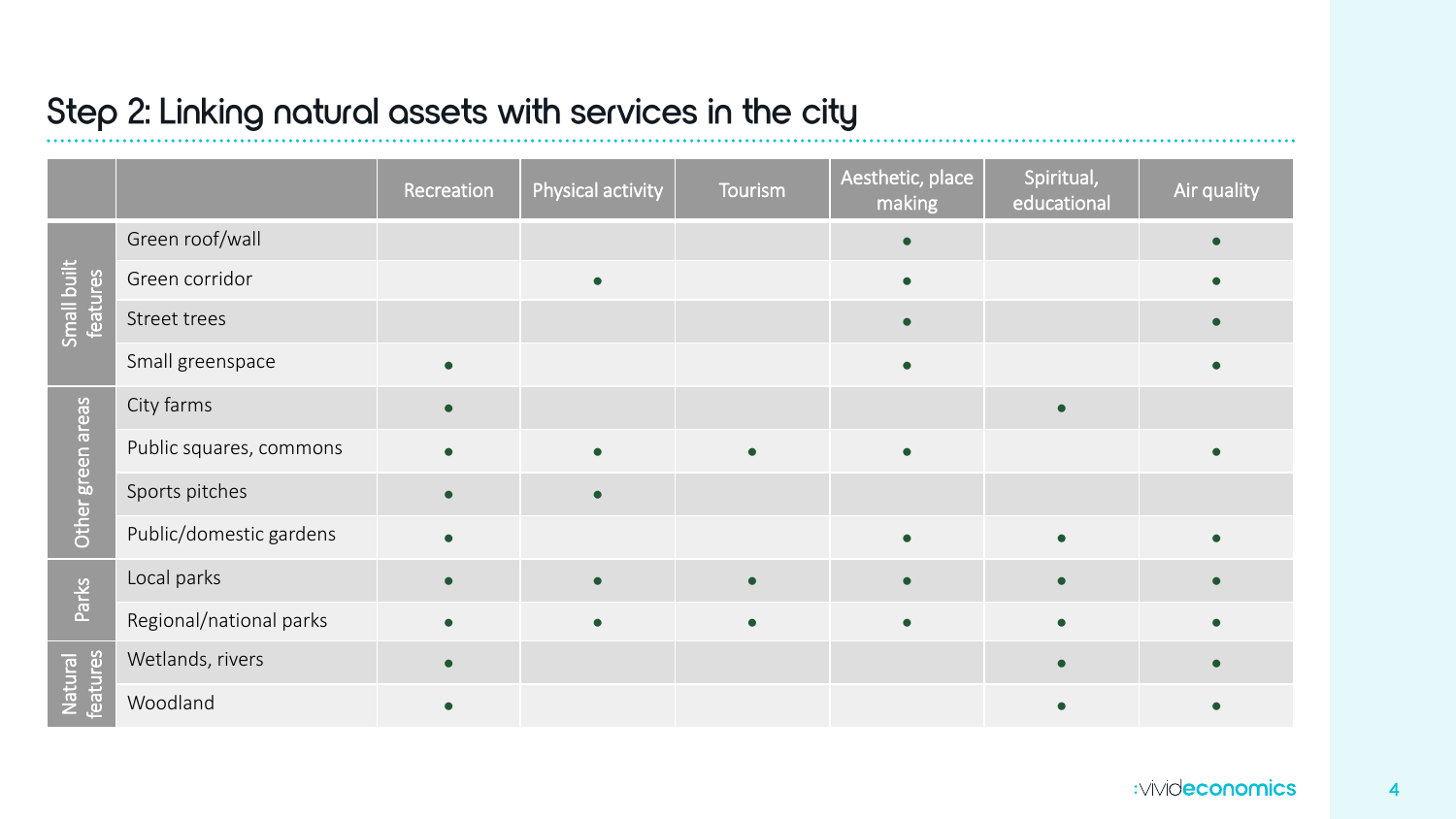# Register of ecosystem services provided by greenspaces and data required

| <b>Asset</b>   | <b>Ecosystem Service</b>                            | Type of service | Data needs                                                                                                                                     |  |  |
|----------------|-----------------------------------------------------|-----------------|------------------------------------------------------------------------------------------------------------------------------------------------|--|--|
| Green<br>space | Physical activity and health                        | Cultural        | Amount of greenspaces                                                                                                                          |  |  |
|                | Mental wellbeing                                    | Cultural        | Survey/observed data on park visit frequency and activities,<br>Census data on population characteristics and health outcomes<br>Disease costs |  |  |
|                | Amenity (revealed in<br>Cultural<br>property price) |                 | Amount of greenspaces<br>Hedonic pricing model relevant to city context<br>Property values                                                     |  |  |
|                | Recreation                                          | Cultural        | Annual visits to greenspaces<br>Cost paid to travel to each space                                                                              |  |  |
|                | Regulating<br>Carbon sequestration                  |                 | Amount of greenspaces<br>Vegetation types<br>Tree cover<br>Carbon price                                                                        |  |  |
|                | Local temperature<br>regulation                     | Regulating      | Cooling due to greenspaces on hot days<br>Avoided health costs                                                                                 |  |  |

 $5\phantom{.0}$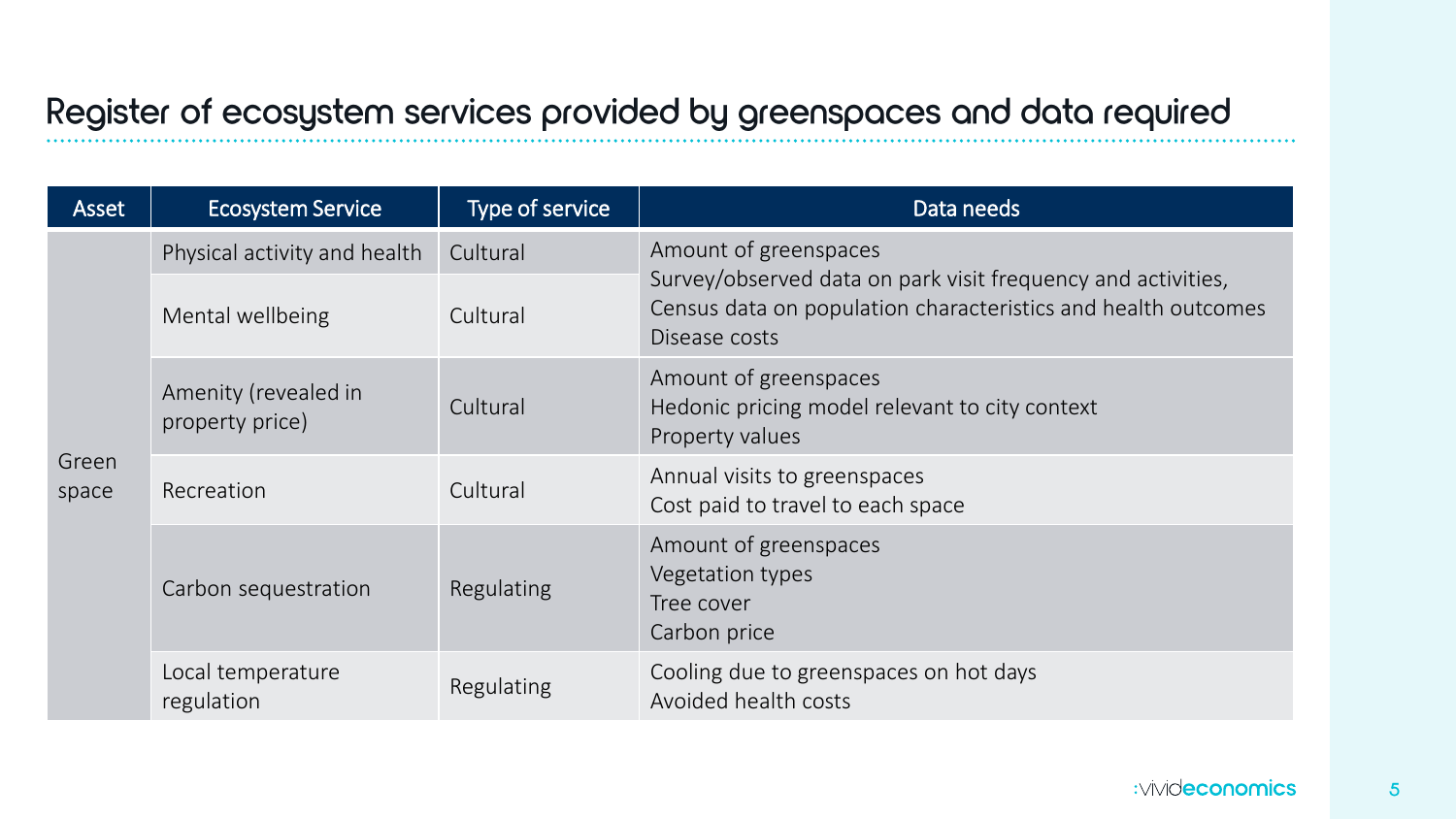#### Step 3: Modelling economic benefits of greenspaces - mental health example

1. Dose-response relationship from White *et al.* (2013) between density of green space in 4,800 local areas and mental health outcome.

2: Value to reductions in mental health burden based on the benefits of avoided incidence of mental health due to green space in each administrative area.



:vivideconomics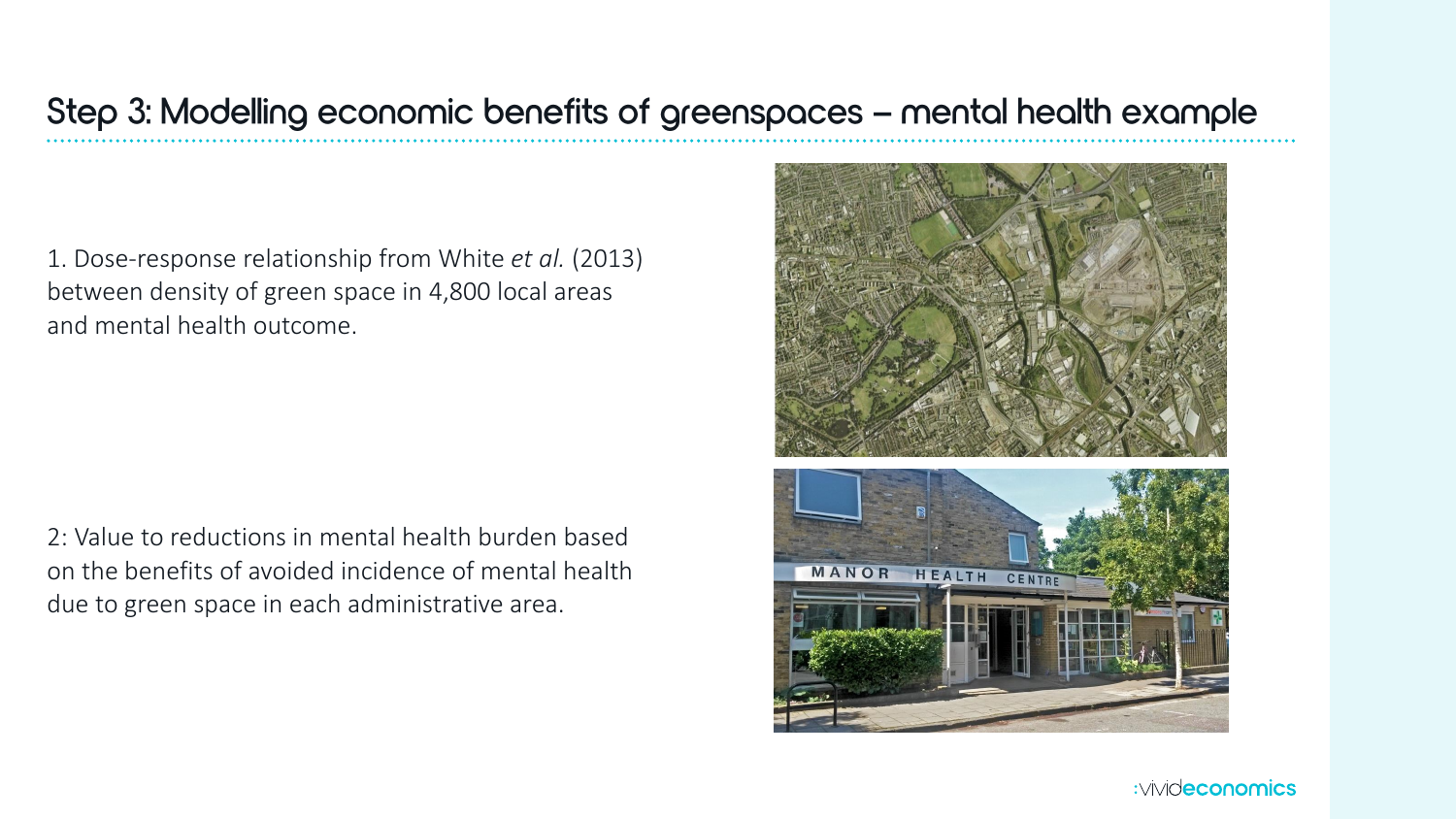#### Avoided mental health costs can be disaggregated by area and per person

| Category                                   | Value                 |
|--------------------------------------------|-----------------------|
| Annual reduction in<br>mental health costs | £368 million per year |
| Proportion of total mental<br>health costs | $2\%$                 |
| Average per person<br>benefit              | £42 per year          |

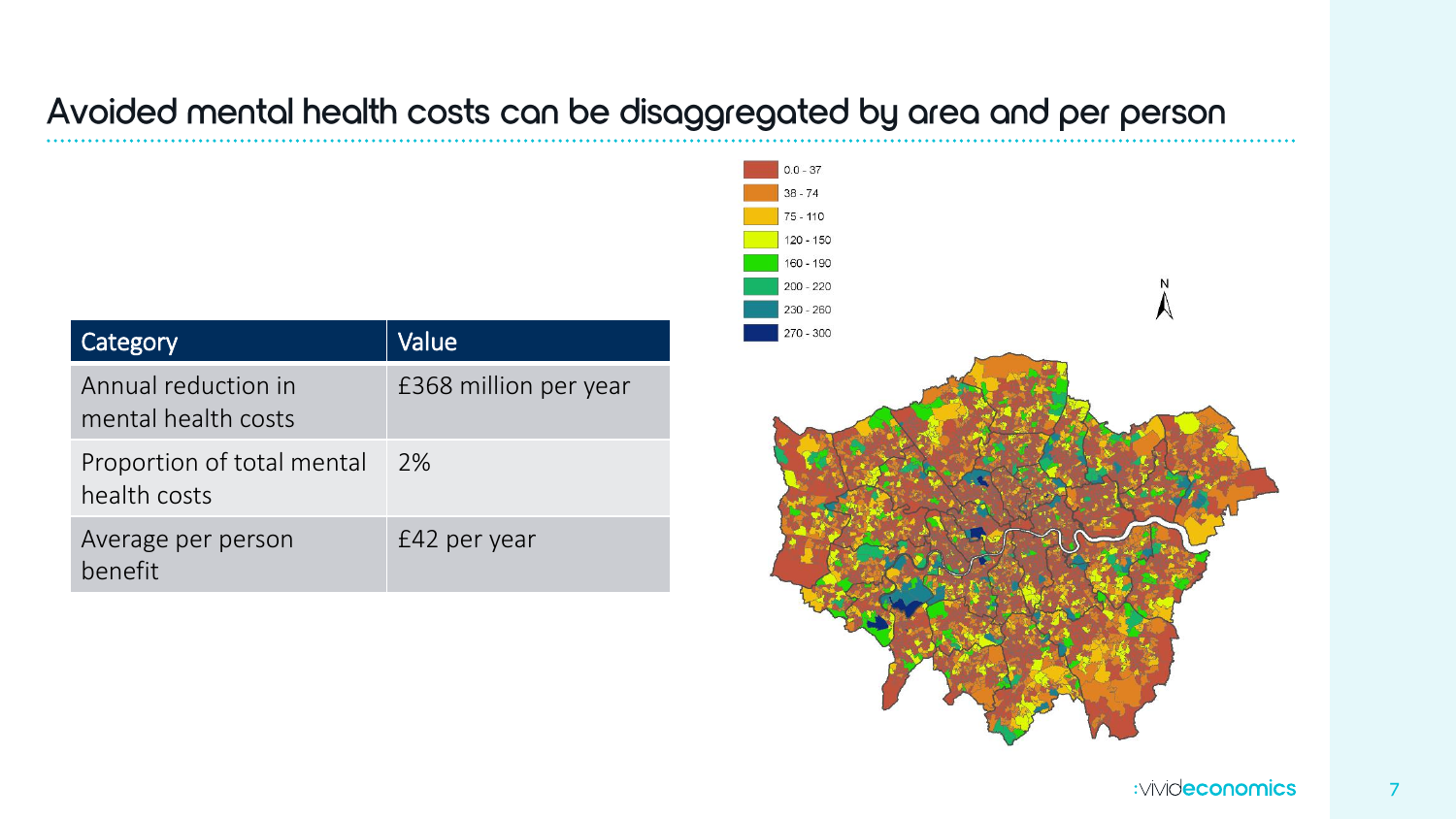### Green spaces also significantly increase property prices across London

| Category                                    | Value   |
|---------------------------------------------|---------|
| Average property price<br>uplift per person | £17,000 |
| Uplift as proportion of<br>total value      | 3.4%    |
| Annual per person value                     | £410    |



8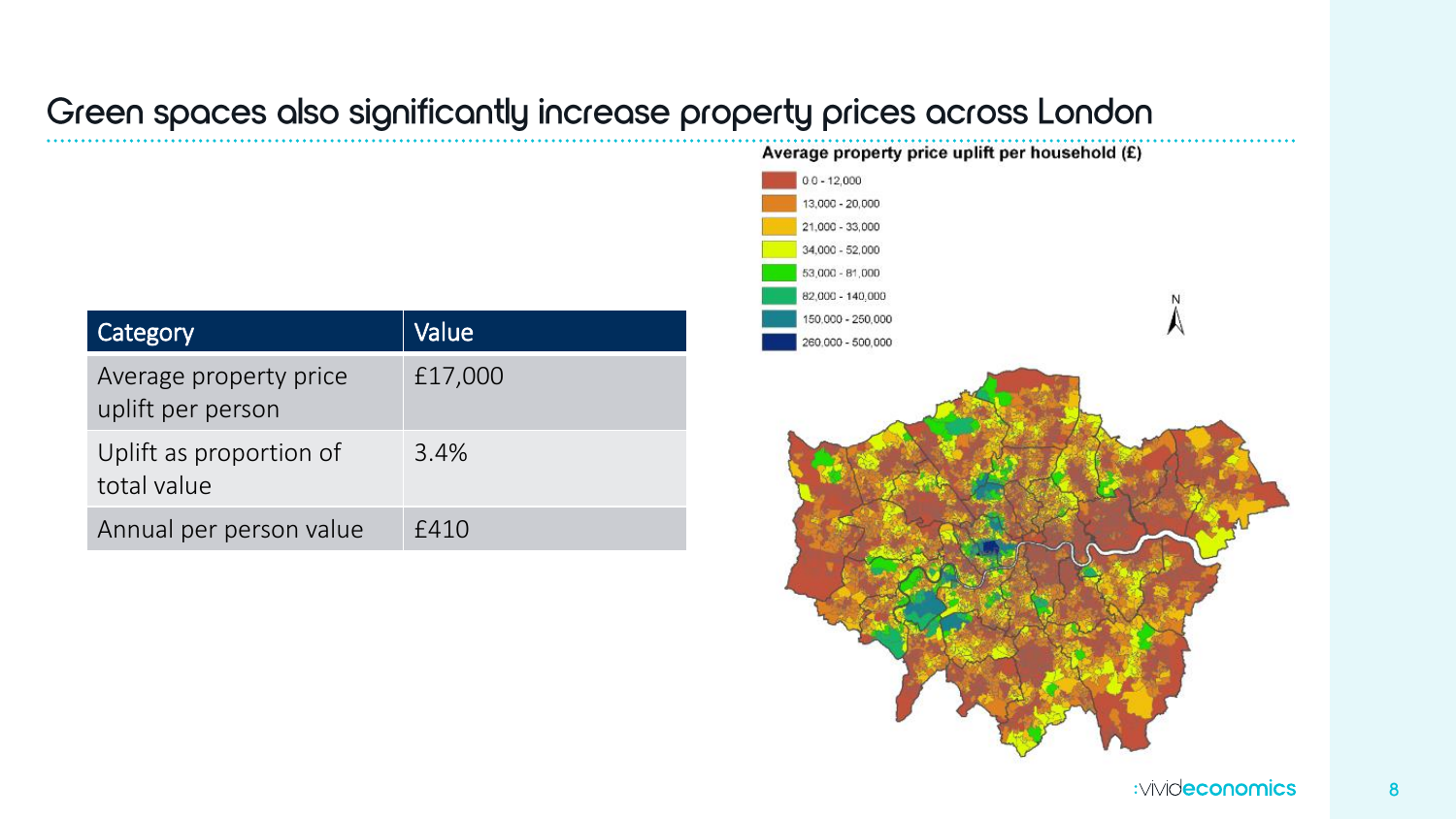London's natural capital account illustrates how public services, individual residents and business benefits from green spaces

|                        | <b>Public services</b><br>(£ billions) | <b>Residents</b><br>(£ billions) | <b>Business</b><br>(£ billions) | Total<br>$\left  \left( \text{\large $\epsilon$} \right. \text{billions} \right) \right $ | Share<br>(%)   |
|------------------------|----------------------------------------|----------------------------------|---------------------------------|-------------------------------------------------------------------------------------------|----------------|
| Recreation             |                                        | 17                               |                                 | 17                                                                                        | 19             |
| <b>Mental health</b>   | $\mathbf 1$                            | $\overline{3}$                   | $\overline{2}$                  | 7                                                                                         | 7              |
| <b>Physical health</b> | $\overline{2}$                         | 5                                | 3                               | 11                                                                                        | 12             |
| Amenity                |                                        | 56                               |                                 | 56                                                                                        | 61             |
| Carbon                 |                                        |                                  |                                 | <1                                                                                        | $\overline{1}$ |
| Temperature            |                                        | $\mathbf 1$                      |                                 |                                                                                           |                |
| Gross asset value      | $\overline{3}$                         | 82                               | 5                               | 91                                                                                        | 100            |
|                        | 4%                                     | 90%                              | 6%                              | 100%                                                                                      |                |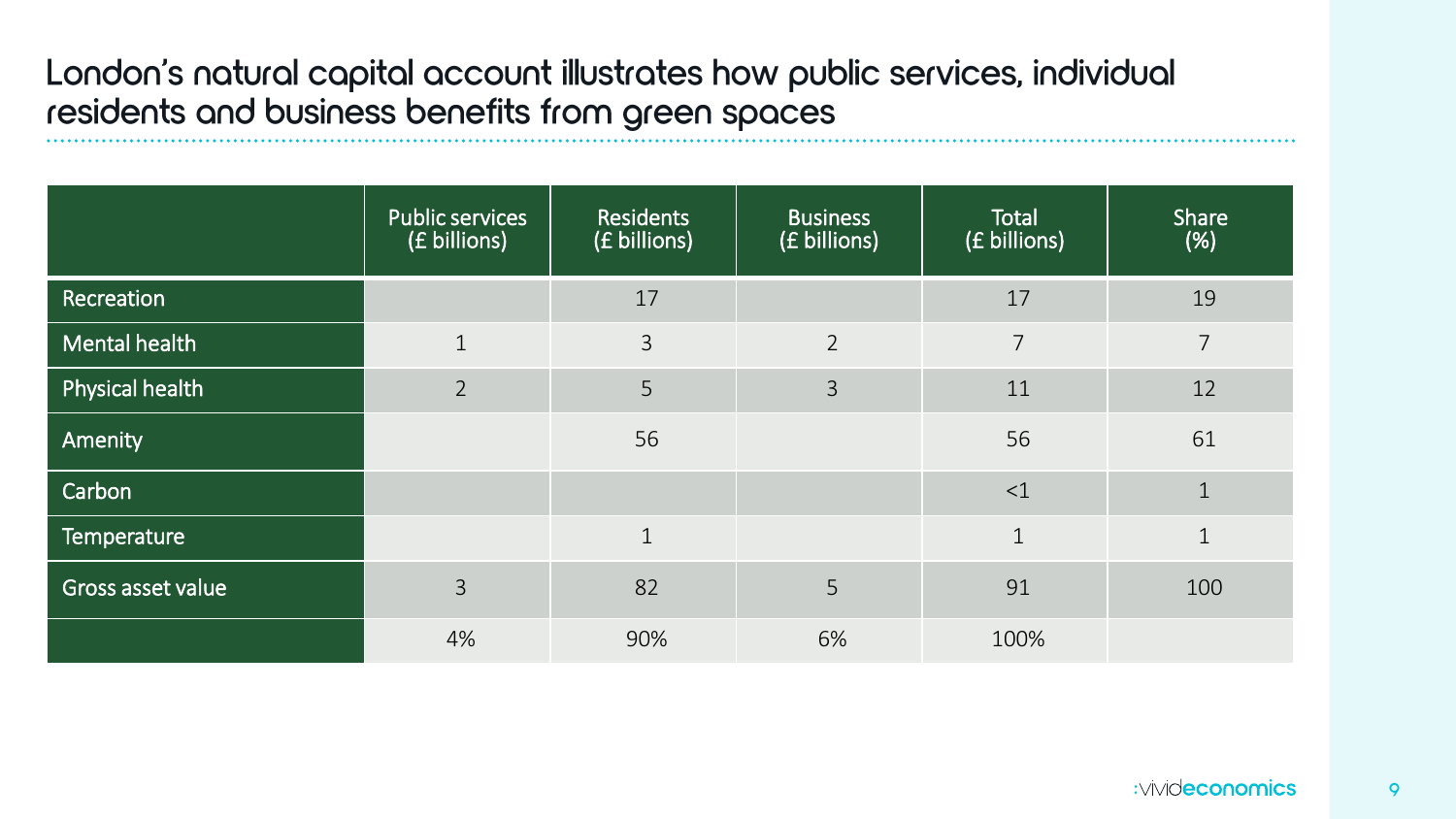#### The benefits of natural assets are highest in districts able to spend more



:VIVIO**economics** 

 $10<sup>°</sup>$